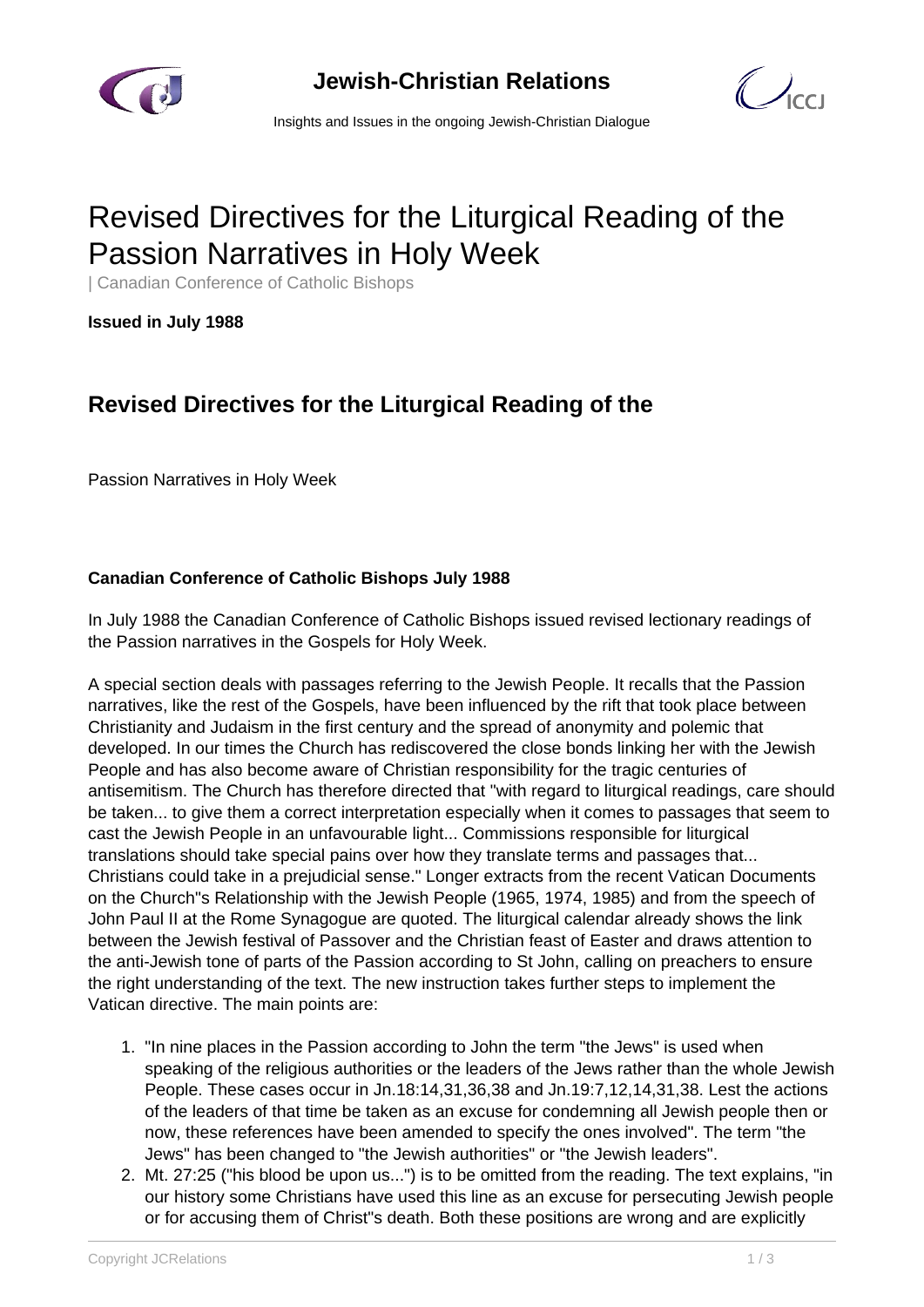rejected by the Second Vatican Council. For this reason, verse 25 is omitted in this edition."

- 3. Explaining that the aim of the liturgy is to proclaim life and reconciliation, arouse faith and lead to deeper relations with other religious groups. It is recommended that "the Passion narratives be proclaimed as they are in this lectionary, without any further dramatization. In particular crowd parts should not be assigned to the congregation, no gestures should be made, banners waved or other activities carried on during the reading of the text. Care must always be taken to avoid turning the proclamation of the gospel into a historic pageant or passion play."
- 4. Because of their liability to misrepresentation, (the text states), it might be appropriate to omit the Reproaches which are included in the Roman Catholic liturgy of Good Friday as an optional text. The Vatican Commission for Religious Relations with the Jews agreed in November 1985 that these changes are in accord with their directives. Three pages of helpful bibliography conclude this document. It is this kind of implementation that brings documents to life and fulfils their purpose. The new and rich understanding of God"s revelation thus reaches the ordinary Catholic worshipper at the most important and solemn moment of the liturgical year, when hearts are most likely to be open to receive the Word of God that is given to us by the Church of our time.

These are examples of the prayers for the Jewish people from the liturgy for Good Friday, showing the changes made by the second Vatican Council.

#### **Pre-Vatican II**

Almighty and everlasting God. You do not refuse Your mercy even to the faithless Jews; hear the prayers which we offer for the blindness of that people so that they may acknowledge the light of Your truth, which is Christ, and be delivered from their darkness. Through the same our Lord. Amen.

#### **Post-Vatican II**

Let us pray for the Jewish people,

the first to hear the word of God,

that they may continue to grow in the love of his name

and in faithfulness to his covenant.

(Pause)

Almighty and eternal God,

long ago you gave your promise to

Abraham and his posterity.